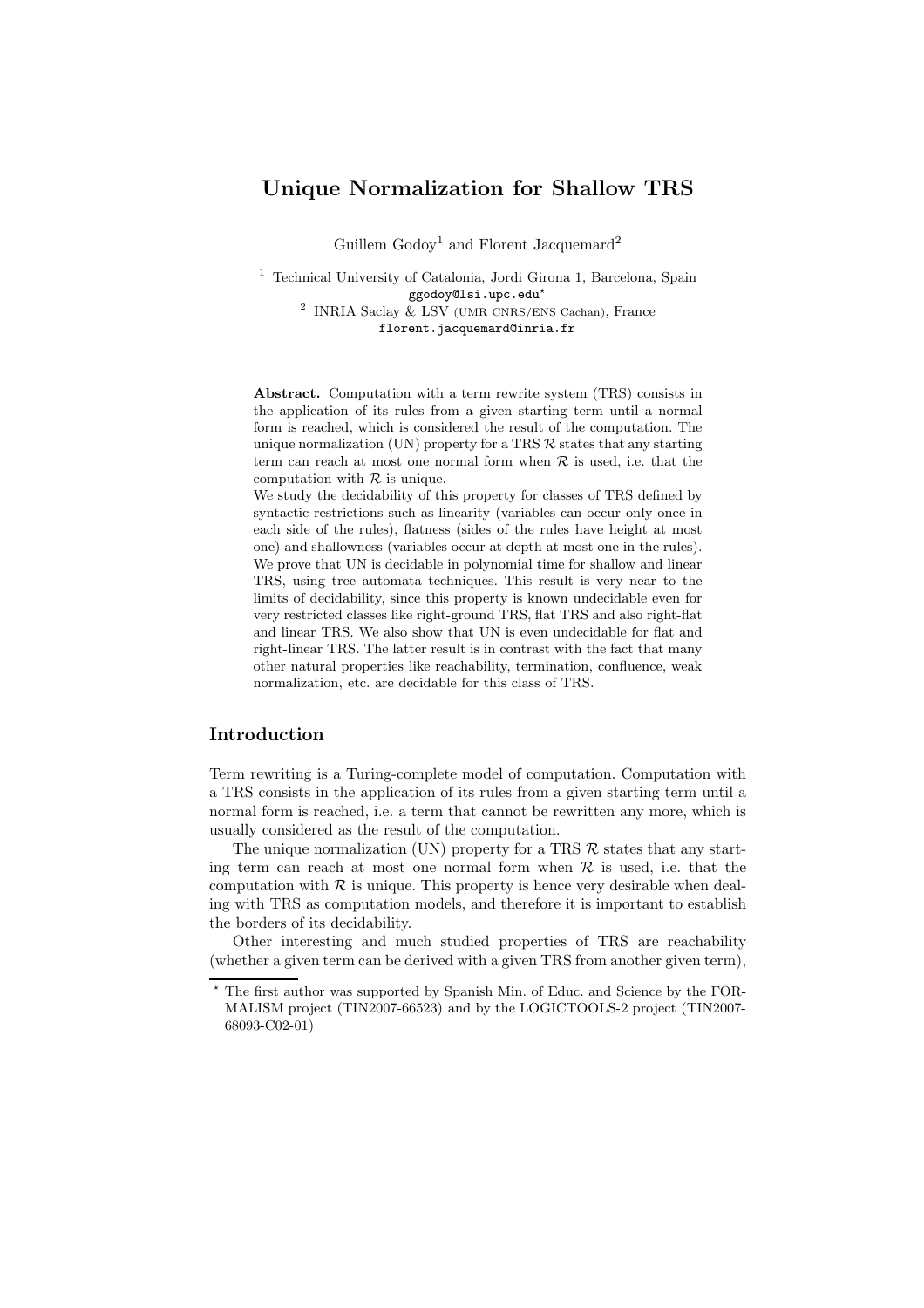joinability (whether two given terms can be rewritten into one common term), termination (whether there are no infinite derivations from any starting term), confluence (whether every two terms derived from a common one can also be rewritten into another common term), weak normalization (whether every term can be rewritten into a normal form), uniqueness of normal forms (whether every term has at most one normal form equivalent to it modulo the equational theory induced by the TRS), etc. Note that a TRS may satisfy the unique normalization property and simultaneously unsatisfy the uniqueness of normal forms property. This is the case of  $\mathcal{R} = \{a \to b, a \to c, c \to c, d \to c, d \to e\}$ , where all terms can reach at most one normal form, but it holds that the normal forms  $b$  and  $c$ are equivalent.

In the recent years there has been much progress on determining decidability of these fundamental properties for several classes of TRS, which are defined by imposing certain syntactic restrictions on the rules. Some of the restrictions usually taken into consideration are groundness (no variable appears in the rules), linearity (variables can occur only once in each side of the rules), flatness (sides of the rules have height at most one) and shallowness (variables occur at depth at most one in the rules). When these restrictions refer only to one side of the rules, then we talk about left-linearity, right-linearity, left-flatness, etc.

Some of the strongest known decidability results are the following. Reachability and joinability are decidable for right-shallow right-linear TRS [11], and even for weaker restrictions [15]. Termination is decidable for right-shallow rightlinear TRS [5] and other variants of syntactic restrictions based on the form of the dependency pairs obtained from a TRS [20]. Confluence is decidable for shallow right-linear TRS [8], and for right-(ground or variable) TRS [7]. The weak normalization problem is decidable for left-shallow left-linear TRS [11], right-shallow linear TRS and shallow right-linear TRS [6]. Uniqueness of normal forms is decidable in polynomial time for linear shallow TRS [19].

On the negative side, all of these properties have been proved undecidable for flat TRS [9, 10, 5, 4].

The case of the UN property seems to be more difficult. In [18], a polynomial time algorithm is given for UN and TRS with ground rules. On the negative side, UN is undecidable for right-flat and linear TRS [6], for right-ground TRS [16] and for flat TRS [4]. UN has also been shown undecidable for TRS whose rules have at most height two and, moreover, they are left-flat, right-linear, noncollapsing, or linear and noncollapsing in [17]. In [6] the decidability of this problem is left open for flat right-linear TRS.

In this paper, we provide a polynomial time algorithm for deciding UN for shallow and linear TRS (Section 2). We also prove (Section 3) undecidability of UN for flat and right-linear TRS. Our approach for decidability in polynomial time consists in giving a certain characterization of UN. We essentially show that UN is equivalent to the fact that certain regular sets of terms can reach at most one normal form. This characterization can be checked using tree automata techniques. The proof of undecidability is an adequate adaptation of the reductions appearing in [5, 4].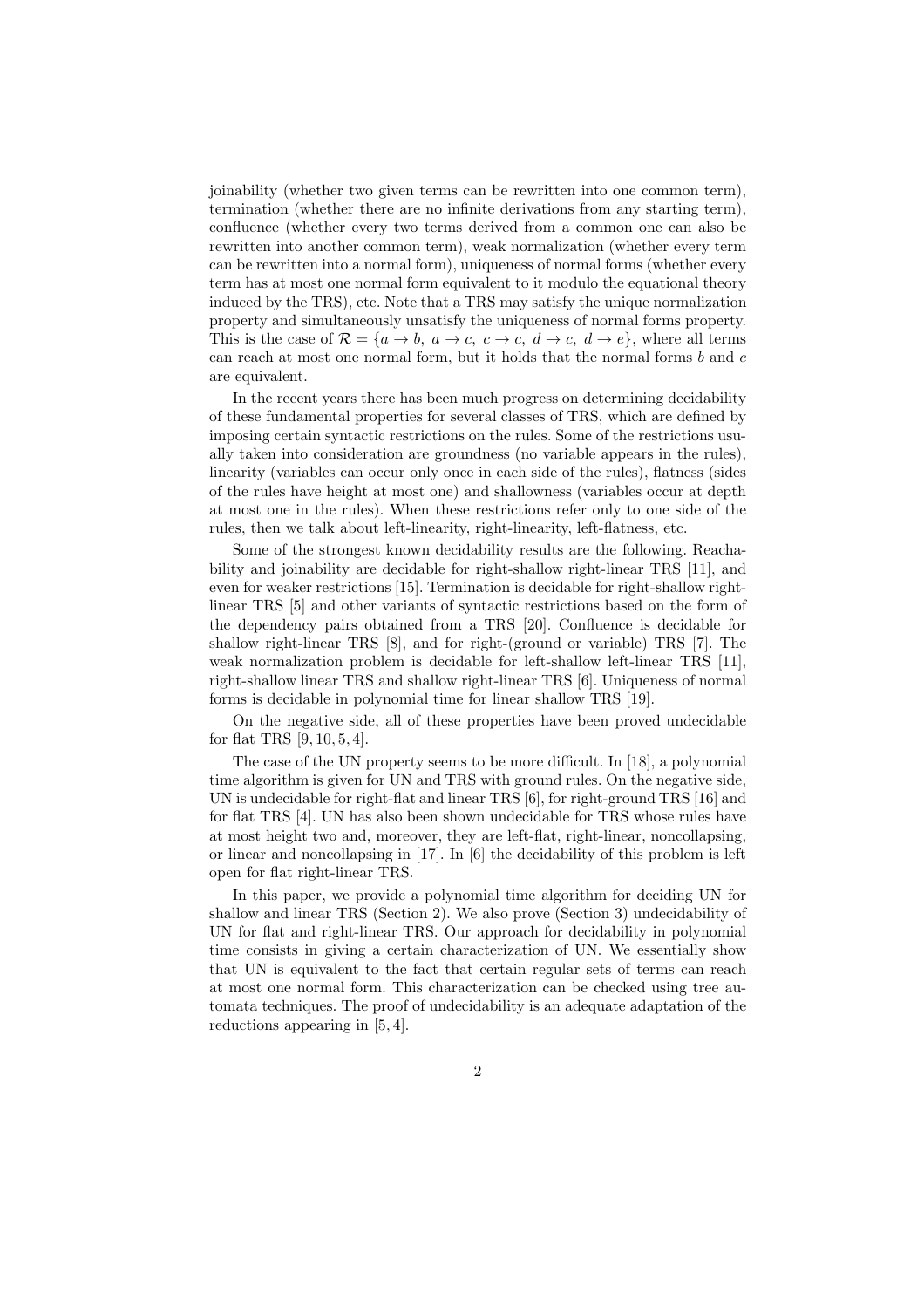### 1 Preliminaries

Terms Algebra. We use standard notation from the term rewriting literature [1]. A *signature* is a finite set  $\Sigma = \bigcup_{i=0}^{max_{\Sigma}} \Sigma_i$  of function symbols, with i being the arity of symbols in  $\Sigma_i$ . Function symbols of arity 0 are called *constants*. Sometimes we denote a signature as  $\{f_1 : a_1, \ldots, f_n : a_n\}$  where each  $f_i$  is a function symbol, and each  $a_i$  is its corresponding arity. Let  $\mathcal V$  be a set disjoint from  $\Sigma$  whose elements are called *variables*. The set  $\mathcal{T}(\Sigma, \mathcal{V})$  of terms over  $\Sigma$  and  $\mathcal{V}$  is defined to be the smallest set containing V and such that  $f(t_1, \ldots, t_m) \in \mathcal{T}(\Sigma, \mathcal{V})$ whenever  $f \in \Sigma_m$  and  $t_1, \ldots, t_m \in \mathcal{T}(\Sigma, \mathcal{V})$ .  $Var(t)$  denotes the set of variables occurring in the term  $t$ .

The *size*  $||t||$  of a term t is the number of occurrences of variables and function symbols in t. The height of a term t, denoted as  $height(t)$ , is 0 if t is a constant or a variable, and  $1 + max{height(t_1), \ldots, height(t_m)}$  if  $t = f(t_1, \ldots, t_m)$ . The positions of a term  $t$ , denoted  $p, q$ , are sequences of natural numbers that are used to identify the location of subterms of t. The set  $\mathcal{P}os(t)$  of positions of t is defined by  $\mathcal{P}os(t) = \{\epsilon\}$  if t is a constant or a variable, and  $\mathcal{P}os(t) = \{\epsilon\} \cup \{1, p\}$  $p \in \mathcal{P}os(t_1)\} \cup \ldots \cup \{m.p \mid p \in \mathcal{P}os(t_m)\}$  if  $t = f(t_1, \ldots, t_m)$ , where  $\epsilon$  denotes the empty sequence and  $p.q$  denotes the concatenation of p and q. If t is a term and  $p \in \mathcal{P}os(t)$  a position, then  $t|_p$  is the subterm of t at position p. More formally,  $t|_{\epsilon} = t$  and  $f(t_1, \ldots, t_m)|_{i,p} = t_i|_p$ . We denote by  $t[s]_p$   $(p \in \mathcal{P}os(t))$  the term that is like t except that the subterm  $t|_p$  is replaced by s. More formally,  $t[s]_\epsilon = s$  and  $f(t_1,...,t_m)[s]_{i,p} = f(t_1,...,t_{i-1},t_i[s]_p,t_{i+1},...,t_m)$ . We can define a partial order  $\leq$  on  $\mathcal{P}$ os(t) by  $p \leq q$  if and only if p is a prefix of q, i.e there is a sequence p' such that  $q = p.p'$ . We say that two positions p and q are parallel, denoted p || q, if they are incomparable with respect to  $\leq$ . Given a position p in a term s, the depth of the occurrence  $s|_p$  in s is |p|. A substitution is a mapping  $\mathcal{V} \to \mathcal{T}(\Sigma, \mathcal{V})$ . Substitutions can also be applied to arbitrary terms by homomorphically extending its application to variables. The application of a substitution  $\sigma$  to a term t, denoted as  $\sigma(t)$ , is defined as follows for nonvariable terms:  $\sigma(f(t_1,\ldots,t_m)) = f(\sigma(t_1),\ldots,\sigma(t_m))$ . A variable renaming is a substitution from variables to variables.

**Term Rewriting.** An *extended rewrite rule*, denoted  $\ell \rightarrow r$ , is a pair of terms  $\ell \in \mathcal{T}(\Sigma, \mathcal{V})$  (the left-hand side) and  $r \in \mathcal{T}(\Sigma, \mathcal{V})$  (the right-hand side). When  $\ell$  is not a variable, and every variable occurring in r occurs also in  $\ell, \ell \to r$ is called a rewrite rule. An extended term rewrite system (extended TRS)  $\mathcal{R}$ is a finite set of extended rewrite rules. A term rewrite system (TRS)  $\mathcal{R}$  is a finite set of rewrite rules. A term  $s$  rewrites to  $t$  in one step at position  $p$  (by an extended TRS R), denoted by  $s \xrightarrow[\mathcal{R},p]{} t$ , if  $s|_p = \sigma(\ell)$  and  $t = s[\sigma(r)]_p$ , for some  $\ell \to r \in R$  and substitution  $\sigma$ . In this case, s is said to be R-reducible. Otherwise s is called an  $R$ -normal form. The set of  $R$ -normal forms is denoted by NF<sub>R</sub>. Sometimes we write  $s \xrightarrow{\mathcal{R}} t$  when p is not important, or  $s \xrightarrow[\mathcal{R},\sigma,p]} t$ , for making the used substitution explicit. The transitive closure, and symmetric and transitive closure of  $\frac{\pi}{\mathcal{R}}$  are denoted as  $\frac{*}{\mathcal{R}}$  and  $\frac{\pi}{\mathcal{R}}$ . When  $s \frac{*}{\mathcal{R}}$  t we say that t is reachable from s, or that s reaches t. When  $s \leftrightarrow \pi$  t we say that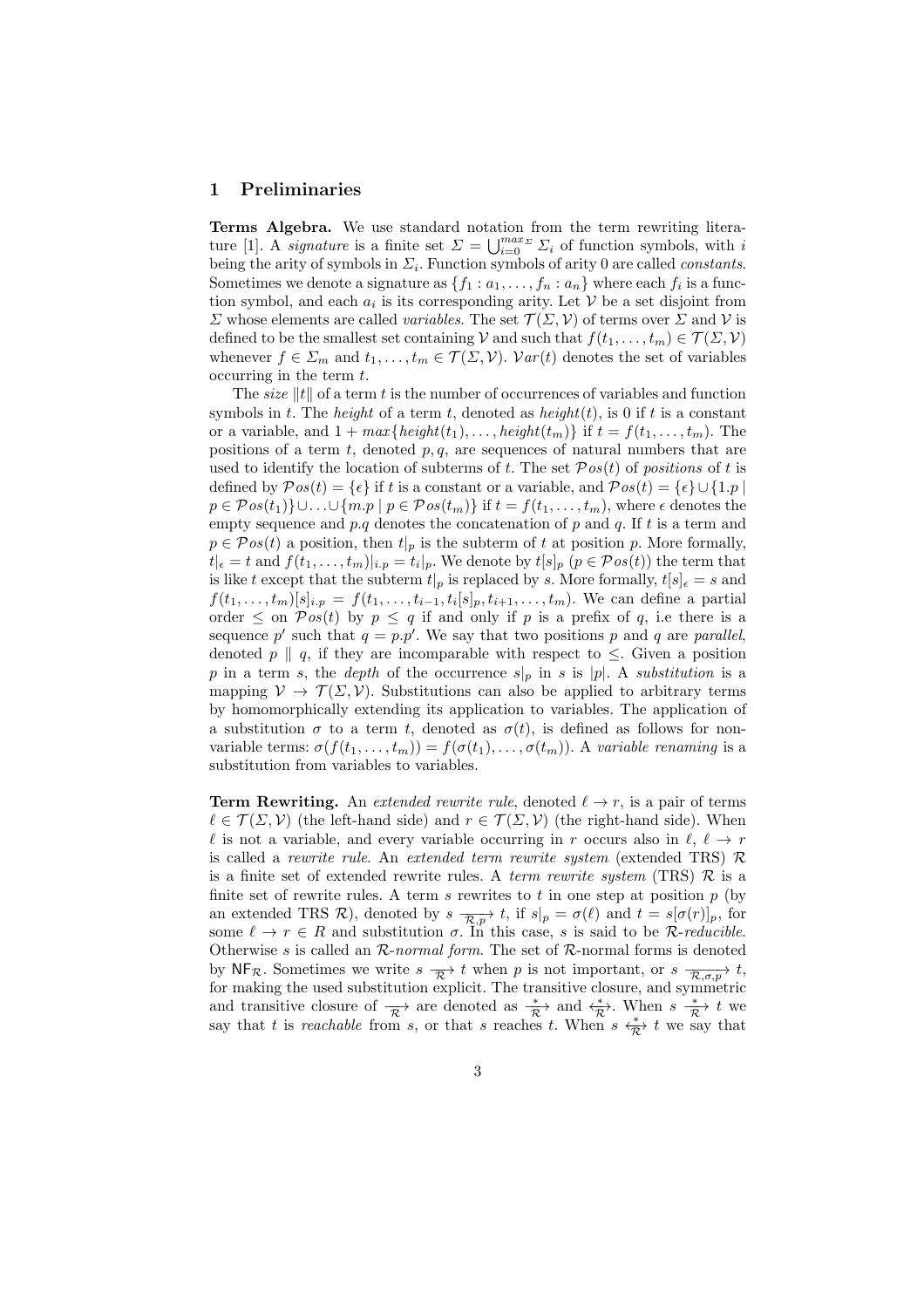s and t are *equivalent*. When there exists a term u reachable from s and t, we say that s and t are *joinable*. When there exists a term u reachable from every term in a set S we say that S is joinable. Given  $L \subseteq \mathcal{T}(\Sigma)$ , we denote  $\mathcal{R}^*(L) = \{t \mid \exists s \in L, s \frac{\ast}{\mathcal{R}} t\}.$  The size of  $\mathcal{R}$  is  $\|\mathcal{R}\| = \sum_{\ell \to r \in \mathcal{R}} (\|\ell\| + \|r\|).$ 

A term is linear if no variable occurs more than once in it. A term is shallow if all variables occur at depth at most one. A term is flat if its height is at most one. A rewrite rule  $\ell \to r$  is flat (linear, shallow) if  $\ell$  and r are. A rewrite rule  $\ell \to r$  is right-flat (right-linear, right-shallow) if r is. A rewrite rule  $\ell \to r$  is left-flat (left-linear, left-shallow) if  $\ell$  is. A TRS is flat (linear, shallow) if all its rules are. A TRS is right-flat (right-linear, right-shallow, left-flat, left-linear, leftshallow) if all its rules are. A TRS is uniquely normalizing, or satisfies the unique normalization (UN) property, if for each term s and each two normal forms  $t_1$ and  $t_2$  reachable from  $s, t_1 = t_2$  holds.

**Tree Automata.** A tree automaton (TA) A over a signature  $\Sigma$  is a tuple  $(Q, Q^f, \Delta)$  where Q is a finite set of nullary state symbols, disjoint from  $\Sigma$ ,  $Q^f \subseteq Q$  is the subset of final states and  $\Delta$  is a set of ground rewrite rules of the form:  $f(q_1, \ldots, q_m) \to q$ , or  $q_1 \to q$  ( $\varepsilon$ -transition) where  $f \in \Sigma_m$ , and  $q_1, \ldots, q_m, q \in Q$  (q is called the *target* state of the rule). The size of A is  $||\mathcal{A}|| = \sum_{f(q_1,...,q_m)\to q\in\Delta}(m+2) + \sum_{q_1\to q\in\Delta}(2).$ 

The language of ground terms *accepted* by a TA  $\mathcal A$  on  $\Sigma$  in a state  $q$  is the set  $L(\mathcal{A}, q) := \{ t \in \mathcal{T}(\Sigma) \mid t \frac{*}{\Delta} q \}.$  The language of  $\mathcal{A}$  is  $L(\mathcal{A}) := \bigcup_{q \in Q^{\mathsf{f}}} L(\mathcal{A}, q)$ and a subset of  $\mathcal{T}(\Sigma)$  is called *regular* if it is the language of a TA.

We shall use the following classical properties and problems of TA, see [2] for details.

**Proposition 1.** Given two TA  $\mathcal{A}_1$  and  $\mathcal{A}_2$  over the same signature  $\Sigma$ , one can construct in polynomial time two TA recognizing respectively  $L(\mathcal{A}_1) \cup L(\mathcal{A}_2)$  and  $L(\mathcal{A}_1) \cap L(\mathcal{A}_2)$ , whose sizes are respectively linear and quadratic in  $\|\mathcal{A}_1\|$  +  $\|\mathcal{A}_2\|$ .

We will consider the two following decision problems for TA:

**Problem:** Emptiness. **Instance:** a TA A: Question:  $L(A) = \emptyset$ ? **Problem:** Singleton. **Instance:** a TA A; Question:  $|L(A)| = 1$ ?

**Proposition 2.** [2] The emptiness problem is decidable in linear time. The singleton problem is decidable in polynomial time.

# 2 Decidability of UN for Shallow and Linear TRS

In this section we prove that UN is decidable in polynomial time for flat and linear TRS (Theorem 1), and this result is immediately extended to shallow and linear TRS (Theorem 2). ¿From now on, we assume a fixed signature  $\Sigma$ and consider the maximal arity  $max_{\Sigma}$  of its function symbols as a constant. Hence, when analysing complexity of deciding the UN problem, this value is not considered as part of the input. This is a common approach when evaluating complexity for TRS problems (see e.g. the computation of a congruence closure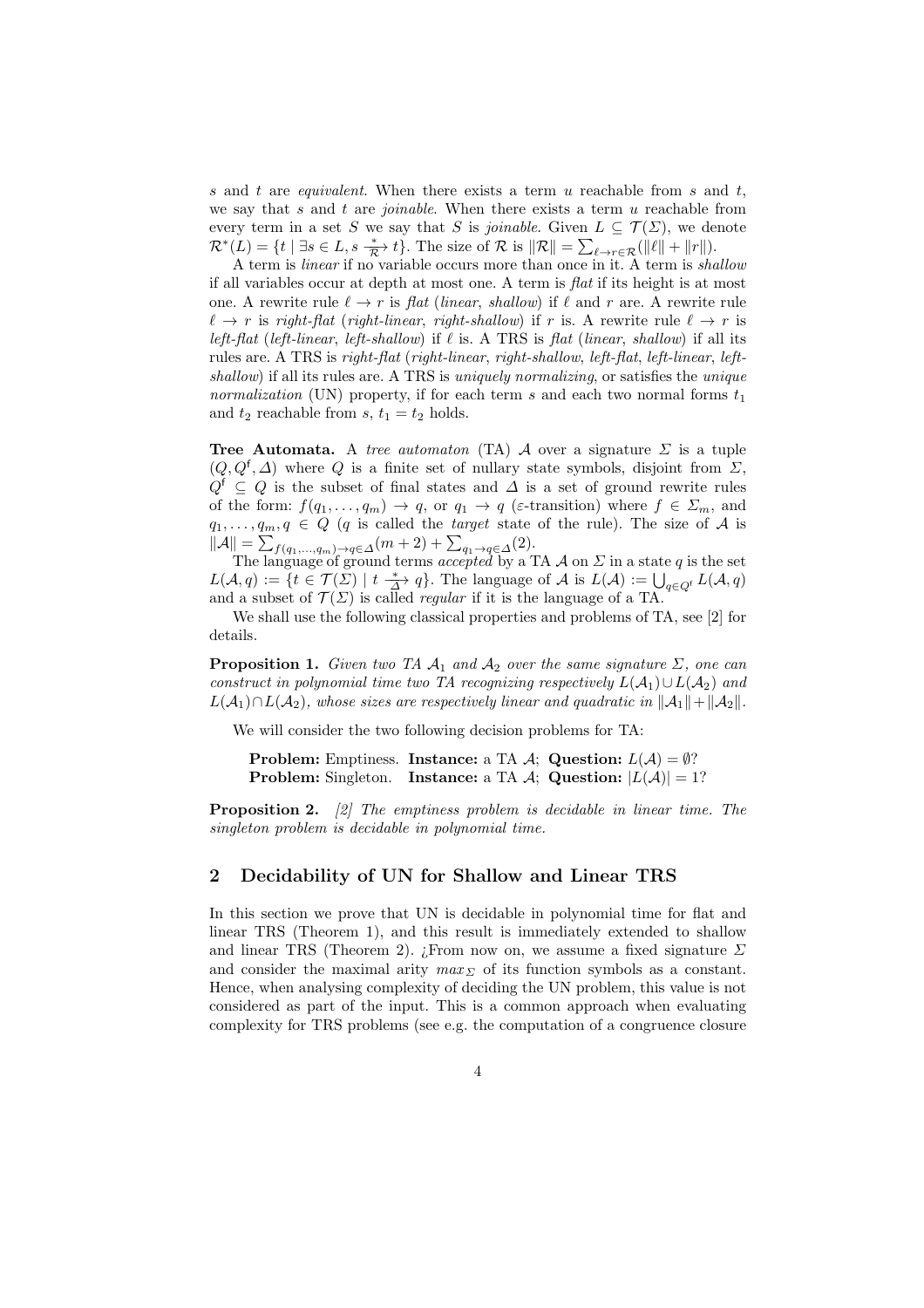for shallow equations [12], or the time complexity given for certain problems using tree automata techniques [2]) . This is because, in practice, non-constant function symbols are usually fixed and represent relations with small arity or functions with few parameters, while constants are not fixed and represent the input data of the problem.

After proving some technical lemmas about rewrite reduction with flat and linear TRS in Subsection 2.1, we identify in Subsection 2.2 some necessary and sufficient conditions for UN of such TRS. Finally, in Subsection 2.3 we show how the conditions can be decided by reduction to the above tree automata decision problems.

#### 2.1 Preliminary Results

In this subsection, we first present some technical lemmas concerning the rewriting sequences with flat and linear TRS which will be useful in the proof of Theorem 1. They are based on the notion of the use of a position and a derivation which is roughly a form of the descendant of the position.

**Definition 1.** Let R be a flat and linear TRS over  $\Sigma$ . Given a derivation s  $\frac{*}{R}$  t and a position  $p \in \mathcal{P}os(s)$ , we define use $(p, s \frac{*}{\mathcal{R}} \rightarrow t)$  recursively on the length of  $s \xrightarrow{\ast} t$  as follows:

 $-\iint s|_p \in \Sigma_0$ , then use $(p, s \frac{*}{\mathcal{R}} \rightarrow t) := s|_p$ .

 $-If s|_p \notin \Sigma_0$  and  $s \frac{*}{\mathcal{R}} \rightarrow t$  has length 0, then use $(p, s \frac{*}{\mathcal{R}} \rightarrow t)$  is undefined.

 $-If s|_p \notin \Sigma_0$  and  $s \stackrel{\approx}{\pi} t$  is of the form  $s \stackrel{\sim}{\pi_1, \pi} s' \stackrel{\ast}{\pi} t$  for a position  $p_1$  such that  $p_1 \geq p$  or  $p_1 \parallel p$  then  $use(p, s \xrightarrow{\pi} t) := use(p, s' \xrightarrow{\pi} t)$ .

 $-If s|_p \notin \Sigma_0$  and  $s \frac{*}{\mathcal{R}} t$  is of the form  $s \frac{1}{p_1, \ell \to r} s' \frac{\kappa}{\mathcal{R}} t$ , where  $p = p_1.i.p_2$ , and  $\ell |_{i} \in \mathcal{V}$ , we consider two cases. If  $\ell |_{i}$  does not occur in r, then use $(p, s, \frac{*}{\mathcal{R}})$ is undefined. Otherwise, if  $\ell|_i = r|_q$  for some  $q \in \mathcal{P}os(r)$ , then use $(p, s \frac{*}{\mathcal{R}}) :=$  $use(p_1.q.p_2, s' \xrightarrow{\ast} t).$ 

Note that all possible cases are considered since  $R$  is flat. Moreover, the last one is well (uniquely) defined since  $R$  is linear.

Example 1. Let us consider the following flat and linear TRS  $\mathcal{R}_1 = \{x + 0 \to x, s(0) \to c_1, x + c_1 \to s(x), x + y \to y + x, s(c_1) \to 0\}$ , and the derivation:  $\rho_1 := 0 + s(0) \xrightarrow[\mathcal{R}_1]{} 0 + c_1 \xrightarrow[\mathcal{R}_1]{} s(0) \xrightarrow[\mathcal{R}_1]{} c_1$ , and let  $\rho'_1$  be its subderivation starting with  $0 + c_1$ . We have  $use(1, \rho_1) = 0$  and  $use(2, \rho_1) =$  $use(2, \rho'_1)$  $) = c_1.$ 

The following three lemmas can be easily proved by induction on the length of the rewrite sequences.

**Lemma 1.** For any flat and linear TRS R, derivation  $s \frac{*}{\mathcal{R}}$  t, position  $p \in$  $\mathcal{P}os(s)$  and all constant c, if use $(p, s \frac{*}{\mathcal{R}} t) = c$ , then  $s[c]_p \frac{\mathcal{L}}{\mathcal{R}} t$  and  $s|_p \frac{*}{\mathcal{R}} c$ .

**Lemma 2.** For any flat and linear TRS R, derivation  $s \frac{*}{\mathcal{R}}$  t, position  $p \in$  $\mathcal{P}os(s)$  such that use $(p, s \frac{\ast}{\mathcal{R}} \rightarrow t)$  is undefined, and all variable x, either  $s[x]_p \frac{\ast}{\mathcal{R}} \rightarrow$ <br>t, or there exists a position  $q \in \mathcal{P}os(t)$  such that  $s[x]_p \frac{\ast}{\mathcal{R}} t[x]_q$  and  $s|_p \frac{\ast}{\mathcal{R}} \rightarrow t]_q$ .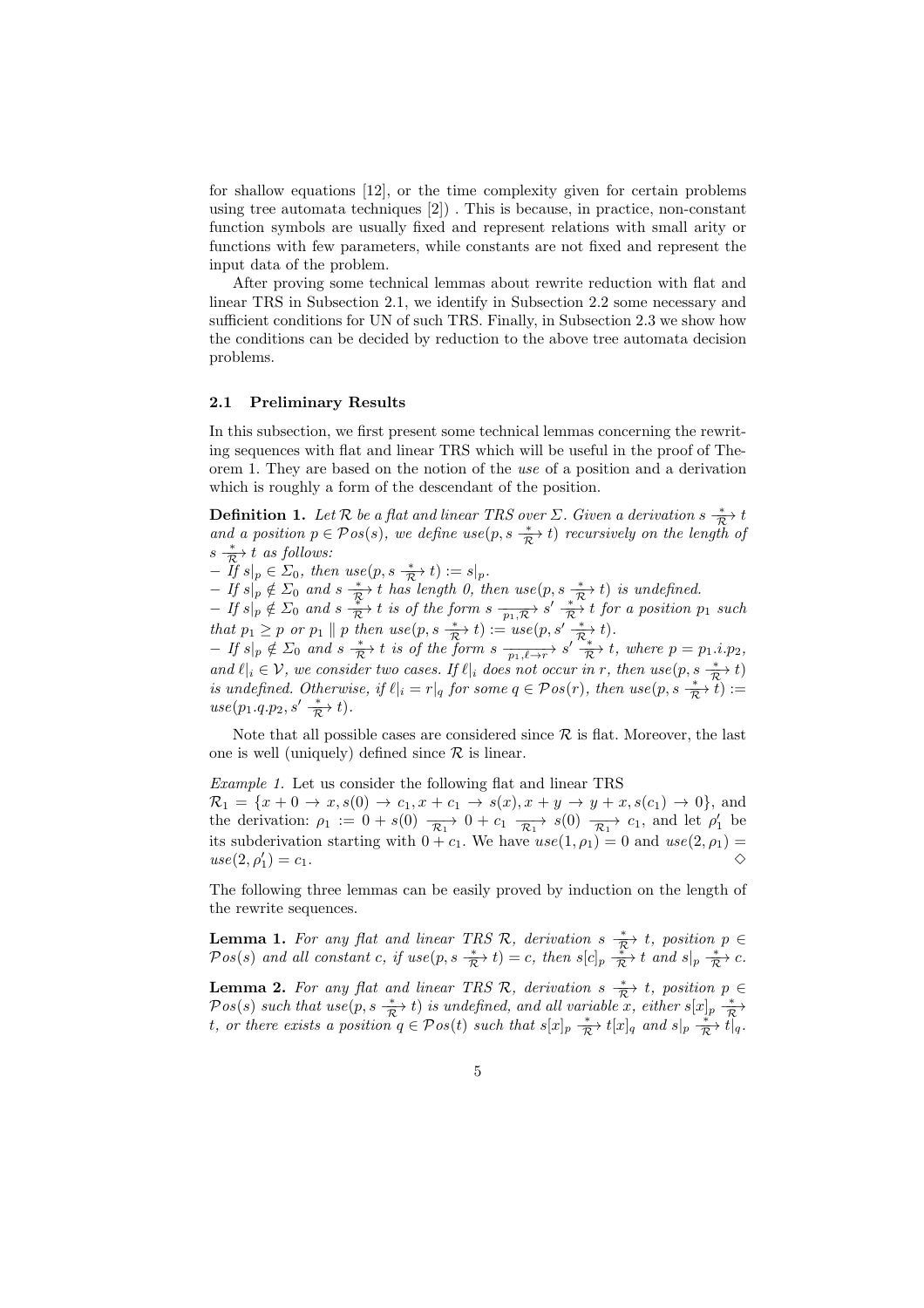**Lemma 3.** For any flat and linear TRS R, derivation s  $\frac{*}{\mathcal{R}}$  t, position  $p \in \mathcal{P}os(s)$  such that  $s|_p$  is a certain variable x, and all (new) variable w not occurring in s, either  $s[w]_p \overset{*}{\underset{\mathcal{R}}{\rightarrow}} t$  or there exists a position  $q \in \mathcal{P}os(t)$  such that  $t|_q = x$  and  $s[w]_p \overset{*}{\underset{\mathcal{R}}{\longrightarrow}} t[w]_q$ .

#### 2.2 Necessary and sufficient conditions for UN

**Definition 2.** Let  $\mathcal{R}$  be a flat and linear TRS over  $\Sigma$ . A fork of  $\mathcal{R}$  is a pair of terms  $\langle f(s_1, \ldots, s_n), f(t_1, \ldots, t_n) \rangle$ , for a function symbol  $f \in \Sigma_n$   $(n \geq 0)$ , such that for all  $i \in \{1, \ldots, n\}$ , either  $s_i$  and  $t_i$  are the same variable of  $\mathcal{V}$ , or  $s_i$  is a constant of  $\Sigma_0$  and  $t_i \frac{*}{\mathcal{R}} s_i$ , or  $t_i$  is a constant of  $\Sigma_0$  and  $s_i \frac{*}{\mathcal{R}} t_i$ .

Example 2.  $\langle x + (0 + s(0)), x + c_1 \rangle$  and  $\langle c_1 + x, s(0) + x \rangle$  are forks of the TRS  $\mathcal{R}_1$  given in Example 1.  $\Diamond$ 

**Proposition 3.** A flat and linear TRS  $\mathcal{R}$  over  $\Sigma$  is UN if and only if for each  ${\it fork} \, \langle s, t \rangle \, \textit{of} \, \mathcal{R} \, \textit{and every} \, \mathcal{R}\textit{-normal forms} \, \textit{s}', \, t' \, \textit{such that} \, \textit{s} \, \frac{*}{\mathcal{R}} \rangle \, \textit{s}' \, \textit{and} \, t \, \frac{*}{\mathcal{R}} \rangle \, t',$ it holds  $s' = t'$ .

Proof. First, we show that the condition is necessary for unique normalization proceeding by contradiction. Assume that there exists a fork  $\langle s, t \rangle$  and two different normal forms s' and t' such that  $s \frac{*}{\mathcal{R}} s'$  and  $t \frac{*}{\mathcal{R}} t'$ . It suffices to construct a term u reaching both s and t in order to prove that  $R$  is not uniquely normalizing. Let s and t be of the form  $f(s_1, \ldots, s_n)$  and  $f(t_1, \ldots, t_n)$ , respectively. We construct  $u = f(u_1, \ldots, u_n)$  as follows. For every i in  $\{1, \ldots, n\}$ , if  $s_i$  and  $t_i$  are the same variable, then we define  $u_i := s_i$ . Otherwise, if  $s_i \frac{*}{\mathcal{R}}$  t<sub>i</sub> then we define  $u_i := s_i$ . Otherwise,  $t_i \frac{\ast}{\mathcal{R}} s_i$  holds, and we define  $u_i := t_i$ . It is clear from this construction that  $u \frac{*}{\mathcal{R}} \to \infty$  and  $u \frac{*}{\mathcal{R}} \to t$  hold, and this concludes the proof for the only if direction.

We prove that the condition is sufficient again by contradiction: we assume that  $\mathcal R$  is not uniquely normalizing and then prove the existence of a fork not as in Proposition 3. We choose a term  $u$  minimal in size with two distinct normal forms  $v$  and  $w$  reachable from  $u$ . The term  $u$  cannot be a variable, since variables cannot be rewritten by R. Hence,  $u = f(u_1, \ldots, u_n)$  for some  $f \in \Sigma_n$  with  $n \geq 0$ . In order to conclude, it suffices to construct a fork  $\langle s, t \rangle$  and two different normal forms  $s'$  and  $t'$  reachable from  $s$  and  $t$ , respectively.

For the construction of  $s, t, s'$  and  $t'$  we proceed iteratively as follows, by initializing them, and modifying them along  $n$  steps. The invariant is that  $s'$  and  $t'$  are always different normal forms reachable from  $s$ , and  $t$ , respectively, and that every  $s|_i$  and  $t|_i$  are either both the same variable, or both are  $u|_i$ , or one of them is a constant reachable from  $u|_i$  and the other is  $u|_i$ , for  $i \in \{1, \ldots, n\}$ . At the end of the process,  $\langle s, t \rangle$  will be a fork.

First, we set  $s := u, t := u, s' := v$  and  $t' := w$ . After that, for each i in  $\{1, \ldots, n\}$ , we modify the values of s, t, s' and t' depending on the (un-)definition of  $use(i, s \frac{*}{\mathcal{R}} \rightarrow s')$  and  $use(i, t \frac{*}{\mathcal{R}} \rightarrow t')$ .

If  $use(i, s - \frac{*}{R} s')$  is defined to be a constant c, then, by Lemma 1,  $s[c]_i \frac{*}{R} s'$ and  $s|_i \frac{\ast}{\mathcal{R}}$ . In this case we just set  $s := s[c]_i$  and leave s', t and t' unchanged.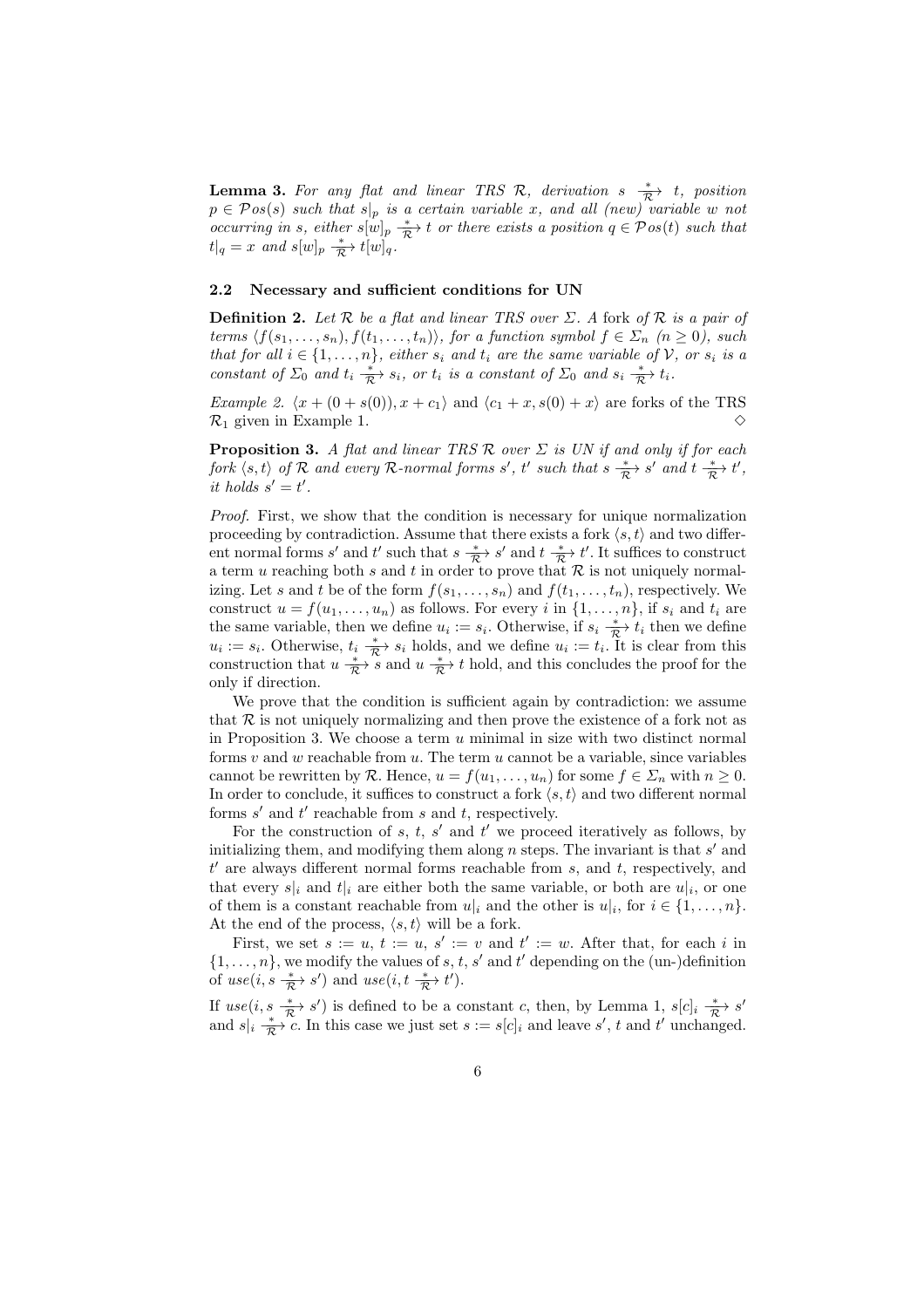The case where  $use(i, s \frac{*}{\mathcal{R}} s')$  is undefined but  $use(i, t \frac{*}{\mathcal{R}} t')$  is defined to a constant is solved analogously to the previous one.

If both  $use(i, s = \frac{*}{R} s')$  and  $use(i, t = \frac{*}{R} t')$  are undefined, let x be a new variable not occurring in s nor t. By Lemma 2, either  $s[x]_i \frac{\pi}{\mathcal{R}}$ , s', or there exists a position q in  $\mathcal{P}os(s')$  such that  $s[x]_i \stackrel{*}{\pi} s'[x]_q$  and  $s\stackrel{\sim}{\downarrow} \stackrel{*}{\pi} s'\stackrel{\sim}{\downarrow} q$ . (This is also analogously true for t and t'.) In any case we set  $s := s[x]_i$ . In the first case we leave s' unchanged and in the second case we let  $s' := s'[x]_q$ . We proceed analogously with t and t'. Note that both  $s|_i$  and  $t|_i$  are now the variable x, and that the new  $s'$  and  $t'$  are also normal forms reachable from  $s$  and  $t$ , respectively. But the preservation of the invariant stating that  $s'$  and  $t'$  are still different requires an explanation. They could only be equal if the same position  $q$  has been replaced to x in both terms, and in such a case, the old values  $s'|_q$  and  $t'|_q$  must be different. This would imply that the old  $s|_i$  and  $t|_i$  reach different normal forms, and hence,  $u|_i$  can reach two different normal forms. But this is in contradiction with the fact that  $u$  is a minimal term in size reaching two different normal forms. ⊓⊔

We will use tree automata techniques for checking the condition provided by Proposition 3. But there is a difficulty: with tree automata, we can recognize just ground terms, or terms with variables chosen over a finite set of variables (seen as constants). Fortunately, the condition of Proposition 3 can be simplified by forcing the fork to contain at most two different variables.

**Proposition 4.** Let x, y be two distinct variables. A flat and linear TRS  $\mathcal{R}$  over  $\Sigma$  is not UN if and only if there exists a fork  $\langle s, t \rangle$  of R with  $s, t \in \mathcal{T}(\Sigma, \{x, y\})$ and two different R-normal forms s', t' such that  $s \frac{\ast}{\mathcal{R}} s'$  and  $t \frac{\ast}{\mathcal{R}} t'$ .

For proving Proposition 4 it suffices to apply some variable renaming to the given fork by making an adequate use of Lemma 3.

Checking the hypotheses of Proposition 4 requires to test an infinite number of forks. In order to obtain a decision procedure for UN based on the notion of forks, we need a finite representation of such infinite sets of forks. For this purpose, we generalize Definition 2 of forks with regular sets of terms (Definition 3 below), and generalize Proposition 4 into Proposition 5 accordingly. In the next definition, we write  $f(L_1, \ldots, L_n)$ , where  $f \in \Sigma_n$  and  $L_1, \ldots, L_n \subseteq \mathcal{T}(\Sigma, X)$  for the set  $\{f(t_1, \ldots, t_n) \mid t_1 \in L_1, \ldots, t_n \in L_n\}.$ 

**Definition 3.** Let  $x, y$  be two fixed different variables. A fork of languages with respect to a flat and linear TRS R over  $\Sigma$  is a pair  $\langle L, L' \rangle$  of sets of terms of  $\mathcal{T}(\Sigma, \{x, y\})$  where L and L' have the form  $f(L_1, \ldots, L_n)$  and  $f(L'_1, \ldots, L'_n)$ , respectively, and for every  $i \in \{1, ..., n\}$ , either  $L_i = L'_i = \{x\}$ , or  $L_i = L'_i =$  $\{y\}$ , or  $L_i = \{c\}$  and  $L'_i = (\mathcal{R}^{-1})^* (\{c\}) \cap \mathcal{T}(\Sigma, \{x, y\})$ , or  $L'_i = \{c\}$  and  $L_i = (\mathcal{R}^{-1})^*\big(\{c\}\big) \cap \mathcal{T}\big(\Sigma,\{x,y\}\big)$ , for some constant c.

Recall that  $\mathcal{R}^{-1}$  is not necessarily a TRS, but it is an extended TRS. The following lemma is an immediate consequence of Definition 3 (following the assumption that the maximal arity of a function symbol in  $\Sigma$  is fixed).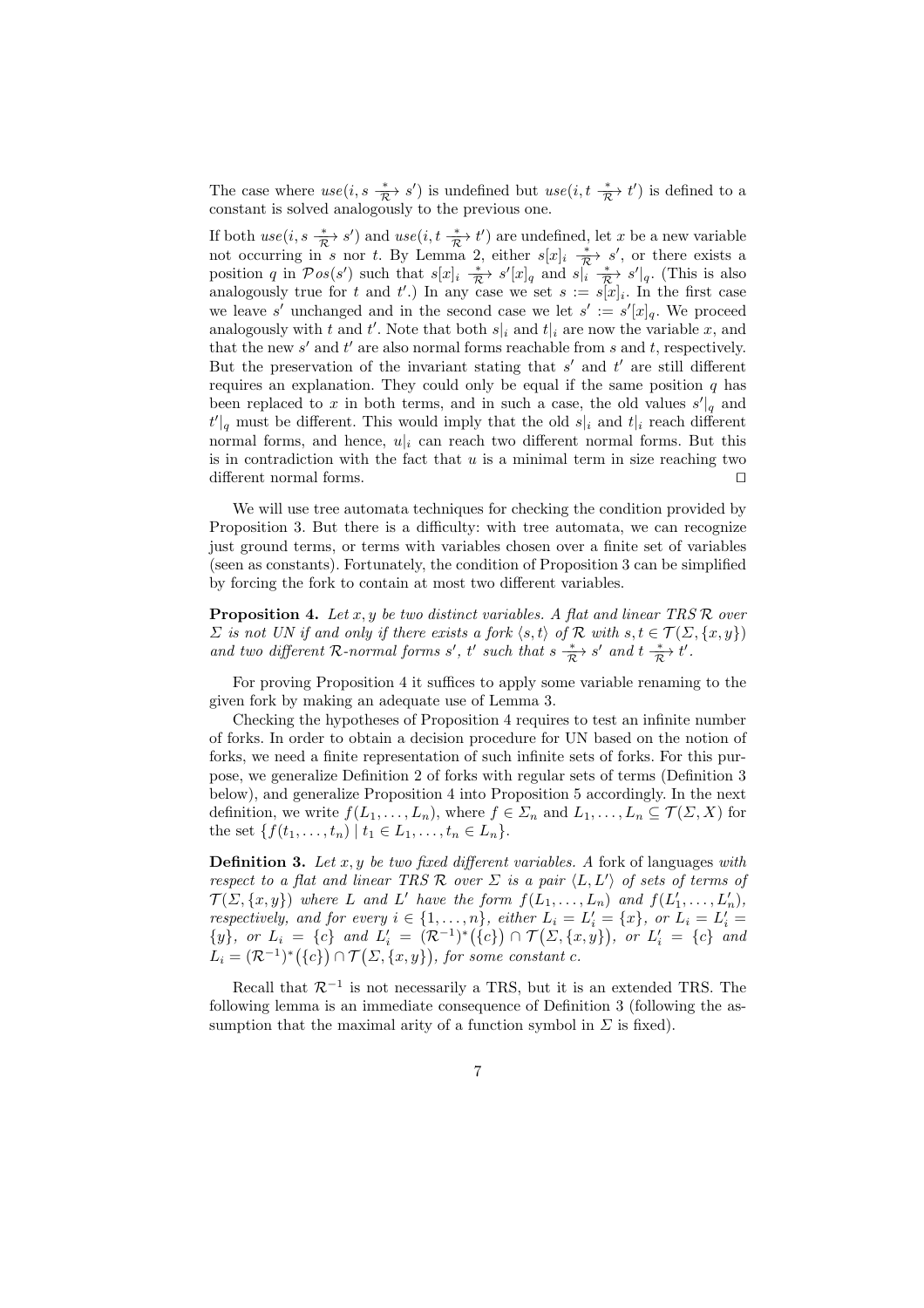Lemma 4. The number of forks of languages with respect to a flat and linear TRS R is polynomial in the size of R.

*Proof.* A fork of languages is determined by choosing a function symbol in  $\Sigma_n$ , and by iterating n times the election of either a constant in  $\Sigma_0$ , placed in one of two component of the fork of languages, or the variable x or the variable  $y$ . Thus, there are at most  $|\Sigma| \cdot (2|\Sigma| + 2)^{max_{\Sigma}}$  elections. If  $\Sigma$  (and not only  $max_{\Sigma}$ ) is fixed then this is a constant. Otherwise,  $|\Sigma|$  can be assumed bounded by  $||\mathcal{R}||$ , and hence, this is a polynomial on  $\mathcal{R}$ . □

**Proposition 5.** A flat and linear TRS R over  $\Sigma$  is UN if and only if for all fork of languages  $\langle L, L' \rangle$  with respect to  $\mathcal{R}$ , if  $\mathcal{R}^*(L) \cap \mathsf{NF}_{\mathcal{R}} \neq \emptyset$  and  $\mathcal{R}^*(L') \cap \mathsf{NF}_{\mathcal{R}} \neq \emptyset$ , then  $\mathcal{R}^*(L) \cap \text{NF}_{\mathcal{R}} = \mathcal{R}^*(L') \cap \text{NF}_{\mathcal{R}} = \{t\},$  for some term t.

Proposition 5 is a direct consequence of Proposition 4.

#### 2.3 Decision of UN

We show now how to decide the condition of Proposition 5, and thus, how to decide UN for flat and linear TRS, using tree automata techniques.

**Lemma 5.** Given a flat and linear TRS R over  $\Sigma \cup \{x, y\}$ , there exists a TA  $\mathcal{A}_{\mathcal{R}}$  on  $\Sigma$ , of size polynomial in the size of  $\mathcal{R}$ , recognizing  $\mathsf{NF}_{\mathcal{R}} \cap \mathcal{T}(\Sigma, \{x, y\}).$ Moreover, A can be computed in polynomial time.

*Proof.* We construct a TA  $A_{\mathcal{R}} = (Q, Q^f, \Delta)$  where  $Q = Q^f = \{q_\alpha \mid \alpha \in ((\Sigma_0 \cup$  $\{x, y\}$ )∩NF<sub>R</sub>)}∪ $\{q\}$ , and  $\Delta$  contains one rule  $\alpha \to q_\alpha$  for every  $q_\alpha \in Q$ , and one rule  $f(q_1, \ldots, q_n) \to q$  for all  $q_1, \ldots, q_n \in Q$  such that the linear term associated to  $f(q_1,\ldots,q_n)$  by replacing every occurrence of  $q_c$  by c, for each  $c \in \Sigma_0$ , and all occurrences of  $q_x$ ,  $q_y$  and q by distinct variables, is not reducible by  $\mathcal{R}$ . The identity  $L(\mathcal{A}_{\mathcal{R}}) = \mathsf{NF}_{\mathcal{R}} \cap \mathcal{T}(\Sigma, \{x, y\})$  follows by induction on terms for both inclusions. The construction of  $A$  takes time proportional to its size, which is  $\mathcal{O}(|\Sigma| \cdot (|\Sigma_0|+3)^{max\Sigma}).$ 

Note that linearity and flatness are both crucial for the above construction in the given complexity bounds. First, it is known that when  $R$  is not left-linear, then  $NF_{\mathcal{R}}$  is not necessarily a TA language. Second,  $NF_{\mathcal{R}} \cap \mathcal{T}(\Sigma, \{x, y\})$  is a TA language as soon as  $\mathcal R$  is left-linear, but when  $\mathcal R$  is not flat, there is no polynomial time construction of a TA for  $NF_{\mathcal{R}}$  with a polynomial number of states. This is a consequence of the EXPTIME lower bound for the ground reducibility of a linear term wrt a linear TRS [3].

The following lemma can be proved using a construction in [13] (Lemma 5.11).

**Lemma 6.** Given a TA A over  $\Sigma \cup \{x, y\}$  and an extended flat and linear TRS R over  $\Sigma$ , there exists a TA of size polynomial in  $\|\mathcal{R}\| + \|\mathcal{A}\|$ , recognizing  $\mathcal{R}^*(L(\mathcal{A})) \cap \mathcal{T}(\Sigma, \{x, y\}),$  which can be constructed in polynomial time.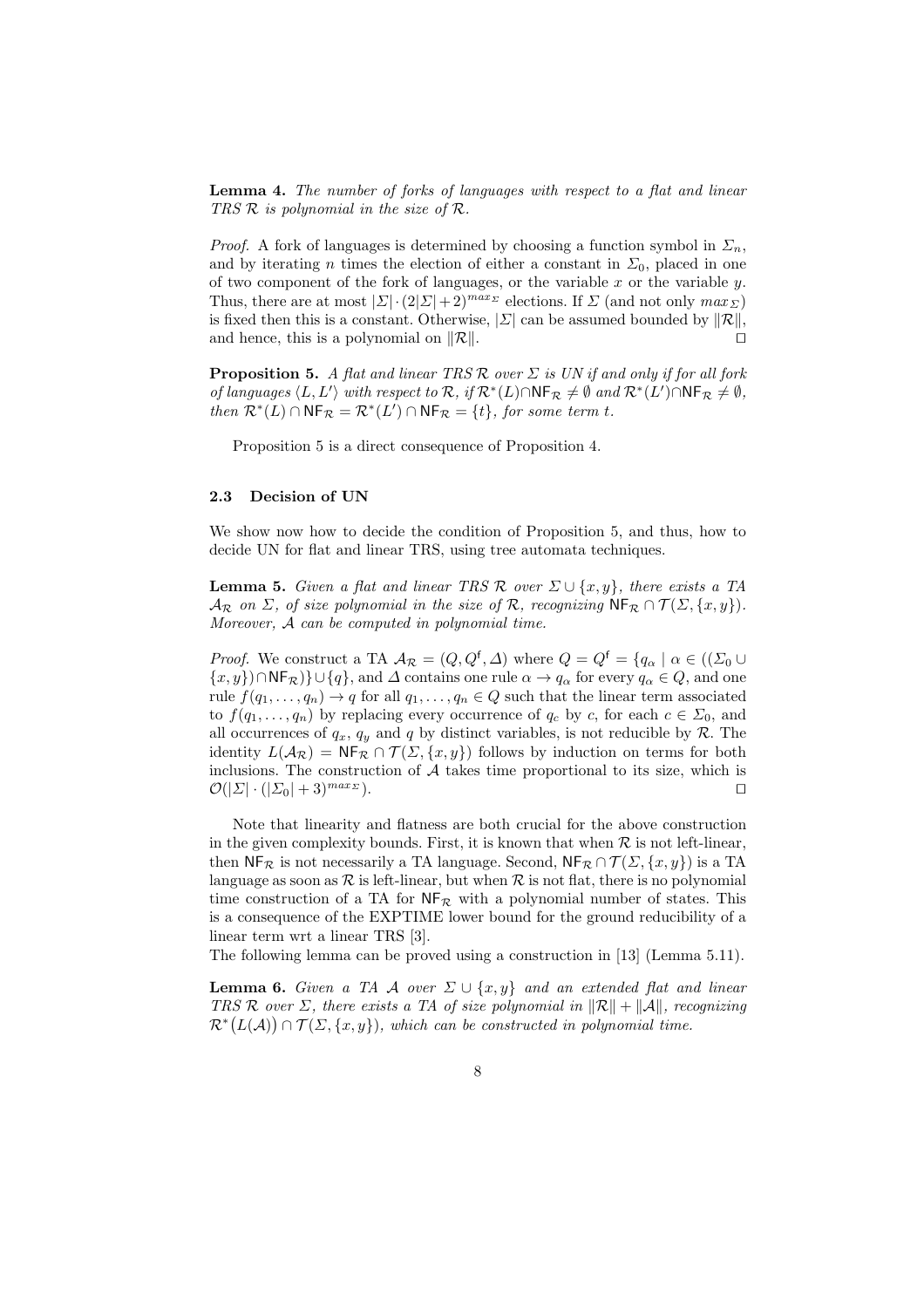There exists a TA construction for larger classes of extended TRS than flat and linear, like right-shallow and right-linear TRS [11]. We focus on the flat and linear case here for complexity reasons. Nevertheless, as we shall see later, UN is undecidable for these larger classes of TRS.

Example 3. The TA  $\mathcal{A}'_0 = (\{q_0, q_{c_1}\}, \{q_0\}, \Delta)$  recognizes  $(\mathcal{R}_1^{-1})^*(\{0\}) \cap$  $\mathcal{T}(\Sigma, \{x, y\})$ , for the TRS  $\mathcal{R}_1$  of Example 1, where  $\Delta$  contains  $0 \to q_0, c_1 \to q_{c_1},$  $s(q_0) \rightarrow q_{c_1}, s(q_{c_1}) \rightarrow q_0, q_0 + q_0 \rightarrow q_0, q_{c_1} + q_{c_1} \rightarrow q_0, q_0 + q_{c_1} \rightarrow q_{c_1}$  and  $q_{c_1} + q_0 \to q_{c_1}.$ .  $\Diamond$ 

Now we shall use the above results for the decision of the sufficient condition for UN given in Proposition 5. The following lemma is a direct consequence of Lemma 6.

**Lemma 7.** Let R be a flat and linear TRS over  $\Sigma$ . For each fork of languages  $\langle L, L' \rangle$  with respect to R, L and L' are recognized by two TA over  $\Sigma \cup \{x, y\}$  whose respective sizes are polynomial in the size of  $\mathcal{R}$ , and which can be constructed in polynomial time.

Now, we have all the ingredients to prove the main result of the paper.

#### Theorem 1. UN is decidable in polynomial time for flat and linear TRS.

*Proof.* Let R be a flat and linear TRS over  $\Sigma$ . We construct first a TA  $\mathcal{A}_{R}$  over  $\Sigma \cup \{x, y\}$  recognizing  $\mathsf{NF}_{\mathcal{R}} \cap \mathcal{T}(\Sigma, \{x, y\})$ , and whose size  $\|\mathcal{A}_{\mathcal{R}}\|$  is polynomial in the size of  $R$ , following Lemma 5.

Now, for each fork of languages  $\langle L, L' \rangle$  with respect to  $\mathcal{R}$ , we perform the following test. Let A and  $A'$  be two TA of size polynomial in the size of R, recognizing respectively  $L$  and  $L'$  (constructed according to Lemma 7).

1. Construct two TA recognizing respectively  $\mathcal{R}^*(L)$  and  $\mathcal{R}^*(L')$ . According to Lemma 6, their sizes are polynomial in the size of  $\mathcal{R}$ .

2. Construct two TA recognizing respectively  $\mathcal{R}^*(L) \cap \text{NF}_{\mathcal{R}}$  and  $\mathcal{R}^*(L') \cap \text{NF}_{\mathcal{R}}$ , using the TA constructed at the above step and the above  $A_{\mathcal{R}}$ . According to Proposition 1, the sizes of these two TA are still polynomial in the size of  $\mathcal{R}$ .

3. If one of the languages  $\mathcal{R}^*(L) \cap \mathsf{NF}_{\mathcal{R}}$  or  $\mathcal{R}^*(L') \cap \mathsf{NF}_{\mathcal{R}}$  is empty (this emptiness test is performed in polynomial time, according to Proposition 2) then the test passes successfully.

4. Otherwise, check whether both languages  $\mathcal{R}^*(L) \cap \text{NF}_{\mathcal{R}}$  and  $\mathcal{R}^*(L') \cap \text{NF}_{\mathcal{R}}$ are singleton sets (this test is performed in polynomial time according to Proposition 2). If it is not the case, the test fails. Otherwise, we construct a TA recognizing their intersection and the test succeeds iff its language is not empty (the construction and emptiness test can still be performed in polynomial time).

According to Proposition 5,  $R$  is UN iff all fork of languages with respect to  $\mathcal R$  pass the test. According to Lemma 4, there will be a polynomial number of such tests, and following the above evaluation, each test is performed in polynomial time. Altogether, the upper bound on the complexity of deciding UN is polynomial. ⊓⊔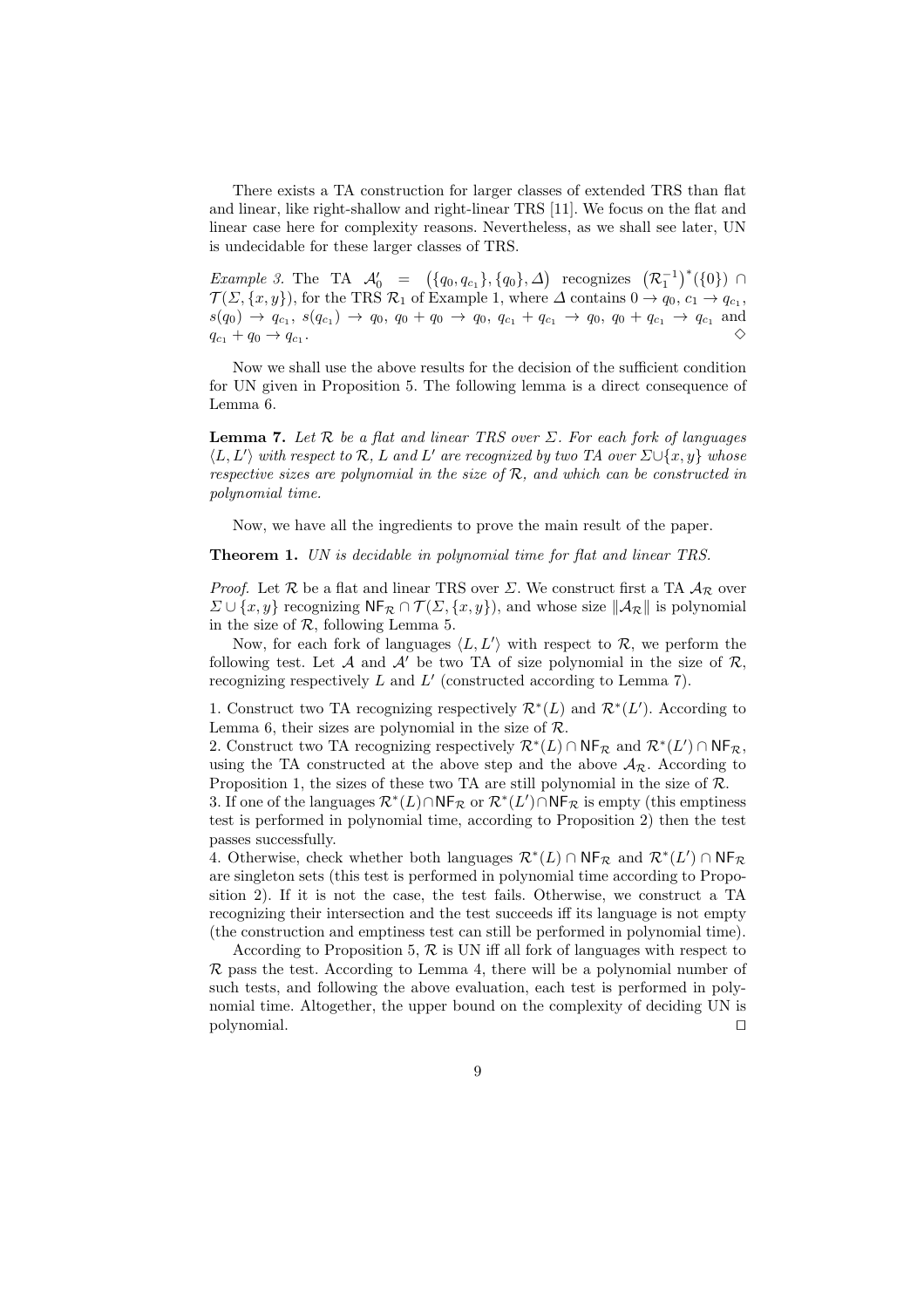This result can be immediately extended to shallow TRS thanks to the following proposition given in [19].

**Proposition 6.** Given a shallow and linear TRS R over  $\Sigma$ , there exists a flat and linear TRS  $\mathcal{R}'$  on an extended signature  $\Sigma' \supseteq \Sigma$  such that  $\mathcal{R}'$  is UN iff  $\mathcal R$  is UN. Moreover, the size of  $\mathcal R'$  is polynomial in the size of  $\mathcal R$ , and can be computed in polynomial time.

As a consequence of Theorem 1 and Proposition 6 we conclude decidability of UN in polynomial time for shallow and linear TRS.

Theorem 2. UN is decidable in polynomial time for shallow and linear TRS.

# 3 Undecidability of UN for Flat and Right-Linear TRS

Some undecidability results for UN have been recalled in the introduction. In particular, UN is undecidable for right-flat and linear TRS [6]. Thus, the result of Theorem 1 is no longer valid if we relax the assumption on flatness for the left-hand sides of rules. In this section, we show that one can neither relax the assumption on linearity for left-hand sides of rules in Theorem 1. More precisely, we prove (Theorem 3 below) undecidability of UN for flat and right-linear TRS. This result is in contrast with other properties like reachability, joinability, confluence, termination and weak normalization which are all decidable for flat and right-linear TRS [11, 8, 5, 6] (and in some cases for weaker restrictions). The proof involves a reduction from the Post correspondence problem (PCP) restricted to nonempty strings over a fixed finite alphabet Γ.

Problem: restricted-PCP (rPCP). **Instance:** a sequence of pairs of words  $\langle u_1, v_1 \rangle \dots \langle u_n, v_n \rangle$ , with  $\forall i \leq n, u_i, v_i \in \Gamma^* \setminus \epsilon$ . Question: is there a non-empty sequence of indexes  $1 \leq i_1, \ldots, i_k \leq n$ such that  $u_{i_1} \ldots u_{i_k} = v_{i_1} \ldots v_{i_k}$ ?

The rPCP is known to be undecidable [14]. We call *solution* of a rPCP instance a non-empty sequence of indexes that gives a positive answer to the above question.

*Example 4.* The instance of rPCP  $\langle ab, a \rangle$ ,  $\langle c, bc \rangle$  has a solution obtained by choosing the pairs 1 and 2 consecutively, obtaining abc at both sides.  $\Diamond$ 

In the proof of the undecidability theorem below, we assume a given instance  $\langle u_1, v_1 \rangle \dots \langle u_n, v_n \rangle$  of rPCP that is,  $u_i, v_i$  are nonempty strings over the alphabet T. The j'th symbol of  $u_i$  and  $v_i$ , whenever they exist, are denoted by  $u_{ij}$  and  $v_{ij}$ respectively. For the sake of readability, we shall sometimes write terms made of symbols of arity 0 and 1 as words over the same symbols.

Theorem 3. UN is undecidable for flat and right-linear TRS.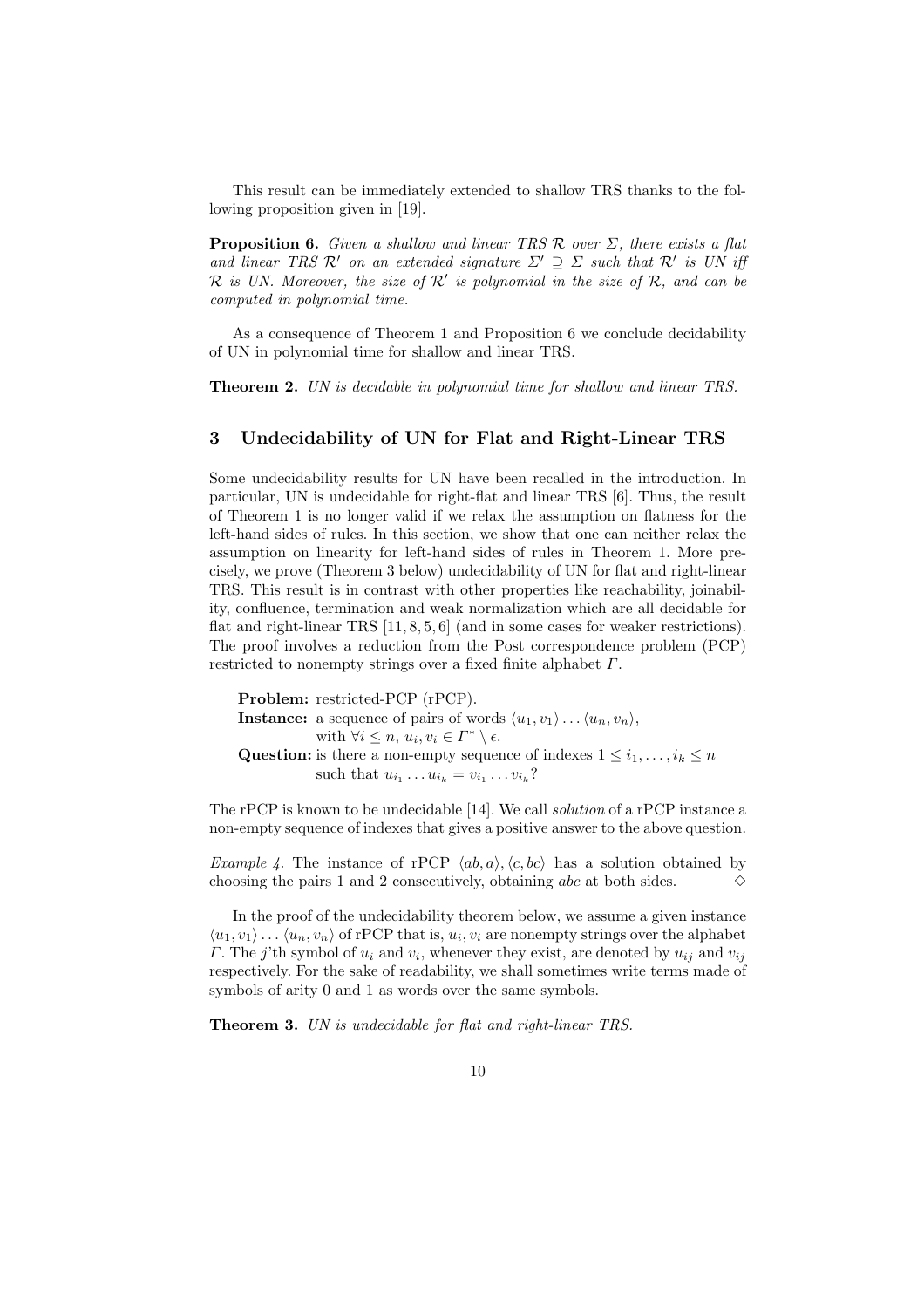We shall define a TRS  $\mathcal R$  such that the given rPCP instance has a solution iff  $\mathcal R$ is not uniquely normalizing. The TRS  $\mathcal R$  is defined as the union of several flat and right-linear TRS. The role of these sub-TRS is described below, as well as the signature they are based on.

We will represent the words of  $\Gamma^*$  by string terms of  $\mathcal{T}(\Sigma_A \setminus \{A\})$  where  $\Sigma_A := \{ \gamma : 1 \mid \gamma \in \Gamma \} \cup \{ A : 0, \perp : 0 \}.$  These terms are generated by a regular tree grammar with a single non-terminal symbol (the constant  $A$ ), and whose production rules are the rules of the TRS  $\mathcal{R}_A$  below.

$$
\mathcal{R}_A := \{ A \to \gamma(A) \mid \gamma \in \Gamma \} \cup \{ A \to \bot \}
$$

Let  $L = max(|u_1|, \ldots, |u_n|, |v_1|, \ldots, |v_n|)$ , and let  $\Sigma_U := \{U_{ij} : 1 \mid i \in$  $[1..n], j \in [1..L] \} \cup \{\perp : 0\}$  and  $\Sigma_V := \{V_{ij} : 1 \mid i \in [1..n], j \in [1..L]\} \cup \{\perp : 0\}.$ Intuitively, we associate to a sequence  $i_1, \ldots, i_k$  the pair made of the terms  $U_{i_11} \ldots U_{i_1L} \ldots U_{i_k1} \ldots U_{i_kL\perp}$  and  $V_{i_11} \ldots V_{i_1L} \ldots V_{i_k1} \ldots V_{i_kL\perp}$ , which we call a carrier of the sequence. The following TRS permits to recover a solution (or more precisely the terms  $u_{i_1} \ldots u_{i_k}$  and  $v_{i_1} \ldots v_{i_k}$  that must be equal) from a carrier.

$$
\mathcal{R}_s := \left\{ U_{ij}x \to u_{ij}x \mid j \in [1..|u_i|] \right\} \cup \left\{ U_{ij}x \to x \mid j \in [|u_i|+1..L] \right\}
$$
  

$$
\cup \left\{ V_{ij}x \to v_{ij}x \mid j \in [1..|v_i|] \right\} \cup \left\{ V_{ij}x \to x \mid j \in [|v_i|+1..L] \right\}
$$

Let us now consider several copies of the terms in carriers of solutions, built over the following signatures:

$$
\begin{array}{l} \varSigma''_{U}:=\left\{U''_{ij}:1,U'_{ij}:0\mid i\in[1..n],j\in[1..L]\right\}\cup\left\{U:0,\perp:0\right\},\\ \varSigma''_{V}:=\left\{V''_{ij}:1,V'_{ij}:0\mid i\in[1..n],j\in[1..L]\right\}\cup\left\{V:0,\perp:0\right\},\\ \varSigma_{P}:=\left\{P_{ij}:1,P'_{ij}:0\mid i\in[1..n],j\in[1..L]\right\}\cup\left\{P:0,\perp:0\right\}.\end{array}
$$

The regular grammars generating copies of carriers, using the above (nullary) non-terminal symbols U, V and P, are called respectively  $R''_U$ ,  $\mathcal{R}''_V$  and  $\mathcal{R}_P$ .

$$
\begin{aligned} \mathcal{R}''_U := \left\{ U \rightarrow U'_{i1}, \ U'_{ij} \rightarrow U''_{ij} U'_{i(j+1)}, \ U'_{iL} \rightarrow U''_{iL} U, \ U'_{iL} \rightarrow U''_{iL} \bot \\ & \hspace{5mm} \hspace{5mm} \vert \ i \in [1..n], j \in [1..L-1] \right\} \\ \mathcal{R}''_V := \left\{ V \rightarrow V'_{i1}, \ V'_{ij} \rightarrow V''_{ij} V'_{i(j+1)}, \ V'_{iL} \rightarrow V''_{iL} V, \ V'_{iL} \rightarrow V''_{iL} \bot \\ & \hspace{5mm} \vert \ i \in [1..n], j \in [1..L-1] \right\} \\ \mathcal{R}_P := \left\{ P \rightarrow P'_{i1}, \ P'_{ij} \rightarrow P_{ij} P'_{i(j+1)}, \ P'_{iL} \rightarrow P_{iL} P, \ P'_{iL} \rightarrow P_{iL} \bot \\ & \hspace{5mm} \vert \ i \in [1..n], j \in [1..L-1] \right\} \\ \end{aligned}
$$

The following TRS casts carrier of solutions into copies.

$$
\mathcal{R}_c := \left\{ \begin{matrix} U_{ij}x \to U''_{ij}x, U_{ij}x \to P_{ij}x \\ V_{ij}x \to V''_{ij}x, V_{ij}x \to P_{ij}x \end{matrix} \middle| i \in [1..n], j \in [1..L] \right\}
$$

Let us now define the signature

$$
\varSigma:=\varSigma_A\cup\varSigma_U\cup\varSigma_V\cup\varSigma_U''\cup\varSigma_V''\cup\varSigma_P\cup\{f:8,0:0,1:0\}
$$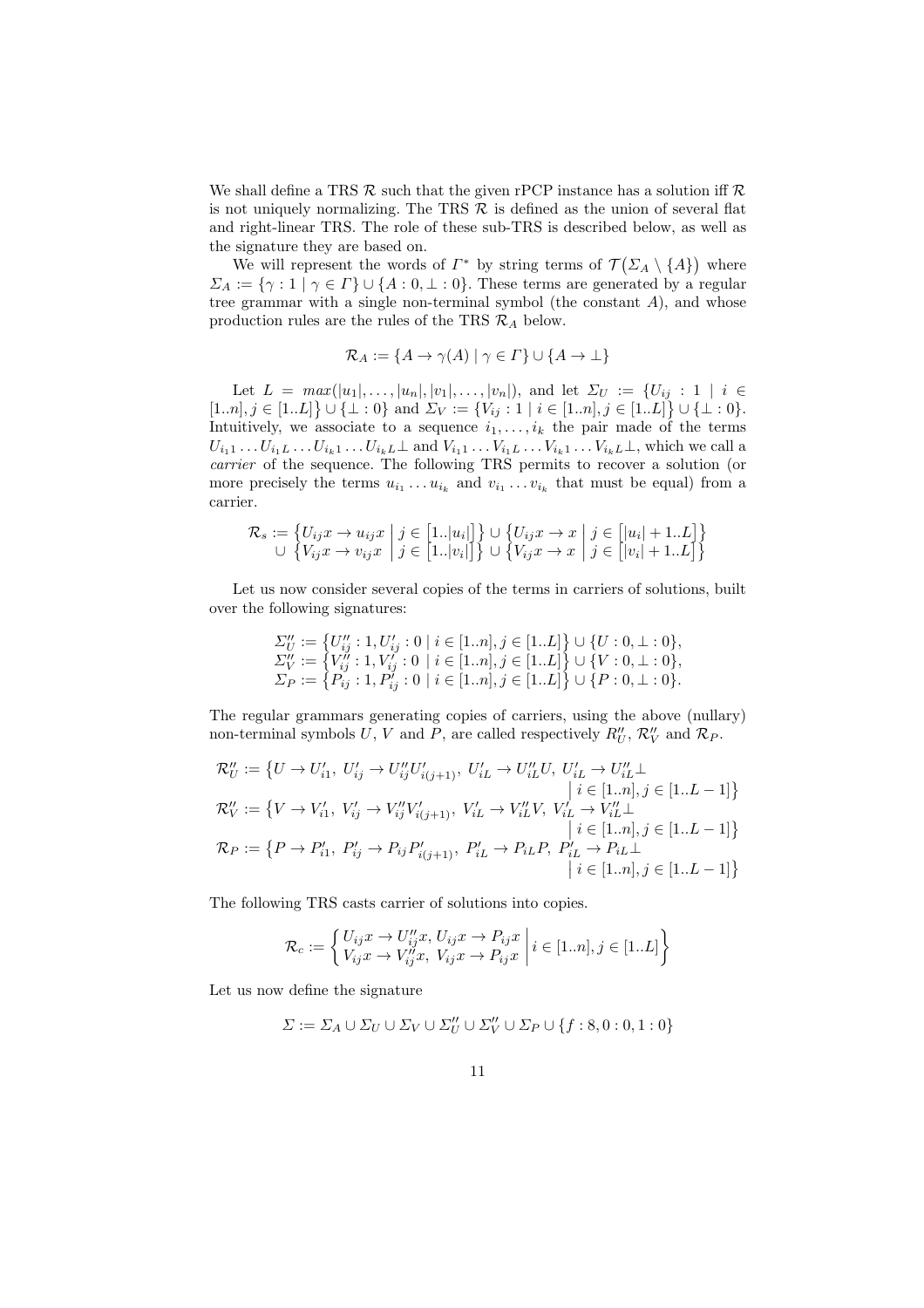The additional symbols  $f$ , 0 and 1 are used in the next crux rewrite rules, which act as checkers for solutions, in order to ensure the correctness of the reduction.

$$
\mathcal{R}_f := \{ f(U, V, x, y, x, y, x, y) \to 0, \ f(x, y, A, P, x, x, y, y) \to 1 \}
$$

Finally, the last TRS  $\mathcal{R}_n$  will ensure that 0 and 1 are the only non variable terms in normal form.

$$
\mathcal{R}_n := \{c \to c \mid c \in \Sigma_0 \setminus \{0, 1\}\} \cup \{h(x) \to h(x) \mid h \in \Sigma_1\} \cup \{f(x_1, x_2, x_3, x_4, x_5, x_6, x_7, x_8) \to f(x_1, x_2, x_3, x_4, x_5, x_6, x_7, x_8)\}\
$$

To summarize, the TRS  $\mathcal R$  on  $\mathcal \Sigma$  is defined by:

$$
\mathcal{R}:=\mathcal{R}_A\cup\mathcal{R}_s\cup\mathcal{R}''_U\cup\mathcal{R}''_V\cup\mathcal{R}_P\cup\mathcal{R}_c\cup\mathcal{R}_f\cup\mathcal{R}_n.
$$

Note that all the rules of  $\mathcal R$  are flat, all the rules of  $\mathcal R \setminus \mathcal R_f$  are linear, and the rules in  $\mathcal{R}_f$  are right-ground. Theorem 3 follows immediately from Lemmas 15 and 8 below, which ensure respectively the correctness and completeness of the reduction of the instance rPCP into the non-UN of  $R$ .

#### **Lemma 8.** If the given rPCP instance has a solution then  $\mathcal{R}$  is not UN.

*Proof.* We assume a solution  $i_1, \ldots, i_k$  of the rPCP instance, and show that there exists a term  $s \in \mathcal{T}(\Sigma)$  such that  $0 \stackrel{*}{\sim} s \stackrel{*}{\sim} 1$ . It permits us to conclude since  $0$  and  $1$  are  ${\mathcal R}\text{-normal forms}.$ 

Let  $w = u_{i_1} \dots u_{i_k} \perp = v_{i_1} \dots v_{i_k} \perp$ , and let  $(s_U, s_V)$  be a carrier of the solution, and  $s''_U$ ,  $s''_V$ ,  $s_P$  be copies defined as follows.

$$
\begin{array}{l} s_U:=U_{i_11}\ldots U_{i_1L}\ldots U_{i_k1}\ldots U_{i_kL}\bot \ \ s_V:=V_{i_11}\ldots V_{i_1L}\ldots V_{i_k1}\ldots V_{i_kL}\bot\\ s''_U:=U''_{i_11}\ldots U''_{i_1L}\ldots U''_{i_k1}\ldots U''_{i_kL}\bot \ \ s''_V:=V''_{i_11}\ldots V''_{i_1L}\ldots V''_{i_k1}\ldots V''_{i_kL}\bot\\ s_P:=P_{i_11}\ldots P_{i_1L}\ldots P_{i_k1}\ldots P_{i_kL}\bot \quad \ \ s:=f(U,V,A,P,s_U,s_U,s_V,s_V) \end{array}
$$

It is easy to verify  $U \frac{*}{\mathcal{R}_U^{\prime\prime}} s_U^{\prime\prime} \stackrel{*}{\leftarrow} s_U$  and  $V \frac{*}{\mathcal{R}_V^{\prime\prime}} s_V^{\prime\prime} \stackrel{*}{\leftarrow} s_V$ . Moreover,  $A, s_U$ and  $s_V$  rewrite to w using  $\mathcal{R}_A$  and  $\mathcal{R}_s$ . Also, P,  $s_U$  and  $s_V$  rewrite to  $s_P$  using  $\mathcal{R}_P$ and  $\mathcal{R}_c$ . Therefore, there exist derivations  $s \xrightarrow[\mathcal{R}]{*} f(U, V, w, s_P, w, s_P, w, s_P) \xrightarrow[\mathcal{R}_f]{\mathcal{R}}$ 0 and  $s \stackrel{*}{\underset{\mathcal{R}}{\longrightarrow}} f(s''_U, s''_V, A, P, s''_U, s''_U, s''_V, s''_V) \stackrel{\longrightarrow}{\underset{\mathcal{R}_f}{\longrightarrow}} 1$  and this concludes the proof. ⊓⊔

Lemma 15 is slightly more difficult and requires some additional definitions and intermediate lemmas for its proof. For space reasons, they are given below withour proof.

Given a word w, we define  $indexes(w)$  to be the word obtained by applying to w the morphism  $\varphi$  defined as  $\varphi(U_{i1}) = \varphi(U''_{i1}) = \varphi(V_{i1}) = \varphi(V''_{i1}) = \varphi(P_{i1}) = i$ and  $\varphi(h) = \epsilon$  for any other symbol h. Note that two copies of the same carrier will have the same *indexes*. We say that a word  $w\alpha$  is a *generator* if  $\alpha$  is in  $\{U, V, A, P, U'_{ij}, V'_{ij}, P'_{ij} | i \in [1..n], j \in [1..L] \}.$  Otherwise, if  $\alpha$  is  $\bot$ , we say that wa is a non-generator. We define  $\Sigma_c$  as the subset of  $\Sigma_1$  of the unary symbols h for which there exists a collapsing rule  $h(x) \to x$  in  $\mathcal{R}$ , i.e.  $\Sigma_c$  contains all  $U_{ij}$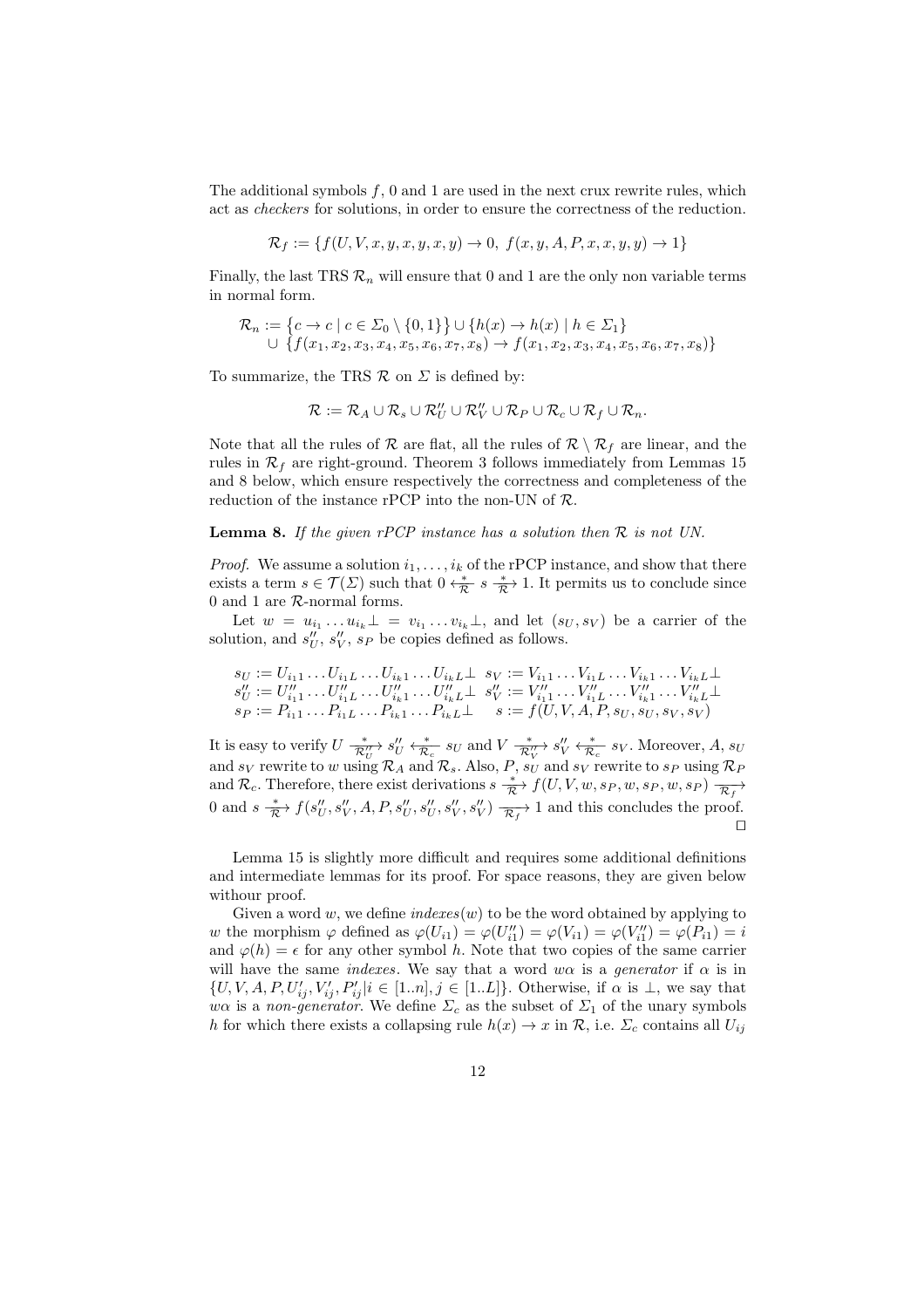such that  $j > |u_i|$ , and all  $V_{ij}$  such that  $j > |v_i|$ . For any term t define clean(t) recursively as follows. If the top symbol h of t is in  $\Sigma_c$  then we define  $clean(t)$  =  $clean(t|<sub>1</sub>)$ . Otherwise, we define  $clean(t) = t$ . In other words,  $clean(w\alpha)$  removes from t the longest prefix of unary symbols with all them in  $\Sigma_c$ .

**Lemma 9.** Let s and t be terms satisfying s  $\frac{*}{\mathcal{R}}$  t. Then clean(s)  $\frac{*}{\mathcal{R}}$  clean(t).

**Lemma 10.** If  $s \frac{*}{\mathcal{R}}$  U then clean(s) = U; if  $s \frac{*}{\mathcal{R}}$  V then clean(s) = V; if  $s \xrightarrow{\ast} A$  then  $clean(s) = A$ ; if  $s \xrightarrow{\ast} P$  then  $clean(s) = P$ .

**Lemma 11.** A word wa is necessarily a non-generator if both  $\{w\alpha, U\}$  and  $\{w\alpha, A\}$ , or both  $\{w\alpha, V\}$  and  $\{w\alpha, A\}$ , or both  $\{w\alpha, U\}$  and  $\{w\alpha, P\}$ , or both  $\{w\alpha, V\}$  and  $\{w\alpha, P\}$  are joinable.

**Lemma 12.** Let  $w_1 \perp$  and  $w_2 \perp$  be two non-generator words. Let  $\alpha$  be either U or V or P. If  $\{w_1 \perp, w_2 \perp, \alpha\}$  is R-joinable, then indexes $(w_1) =$  indexes $(w_2)$ .

**Lemma 13.** Let  $w_1 \perp$  be a non-generator word joinable with U. Let  $w_2 \perp$  be a word reachable from  $w_1 \perp$  and such that  $w_2 \in \Gamma^*$ . If  $i_1, \ldots, i_k = indexes(w_1)$ *then*  $w_2 = u_{i_1} \dots u_{i_k}$ .

The following lemma is the analogous to the previous lemma, but with  $V$ 's and  $v$ 's instead of  $U$ 's and  $u$ 's.

**Lemma 14.** Let  $w_1 \perp$  be a non-generator word joinable with V. Let  $w_2 \perp$  be a word reachable from  $w_1 \perp$  and such that  $w_2 \in \Gamma^*$ . If  $i_1, \ldots, i_k = indexes(w_1)$ *then*  $w_2 = v_{i_1} \dots v_{i_k}$ .

Now, we have all the necessary ingredients for proving Lemma 15.

**Lemma 15.** If  $\mathcal{R}$  is not UN then the given rPCP instance has a solution.

*Proof.* Let s be a term in  $\mathcal{T}(\Sigma, \mathcal{V})$ , minimal in size, such that  $s' \leftarrow \frac{*}{\mathcal{R}} s \frac{*}{\mathcal{R}}$  $s''$  where  $s'$  and  $s''$  are two distinct  $R$ -normal forms. Note that only 0, 1 and variables are R-normal forms.

The term s is not rooted by a symbol in  $\Sigma \setminus (\Sigma_c \cup \{f, 0, 1\})$ : otherwise it could not reach a  $\mathcal{R}$ -normal form, because of the rules of  $\mathcal{R}_n$  and because such symbols cannot be removed.

Assume that s is rooted by a symbol h in  $\Sigma_c$ . Thus, s is of the form  $h(s_1)$  for some term  $s_1$ . Then in both derivations  $s \xrightarrow{\ast} s'$  and  $s \xrightarrow{\ast} s''$ , the rule  $h(x) \to x$ is applied at the root position. Hence, the term  $s_1$  also reaches s' and s'' with  $\mathcal{R}$ , contradicting the minimality of s.

Assume that s is rooted by 0 or 1 or a variable. It means that s is directly 0 or 1 or a variable. Any of these terms is a normal form, and this is in contradiction with the fact that  $s$  reaches two different  $R$ -normal forms.

From the above observations it follows that s is of the form  $f(s_1, s_2, s_3, s_4, s_5, s_6, s_7, s_8)$  for some terms  $s_1, \ldots, s_8$ . Since no variable is reachable from a term of this form (there is no collapsing rule in  $\mathcal R$  with a f at the top of its left-hand side), we conclude that  $s' = 0$  and  $s'' = 1$ , or vice-versa. Thus,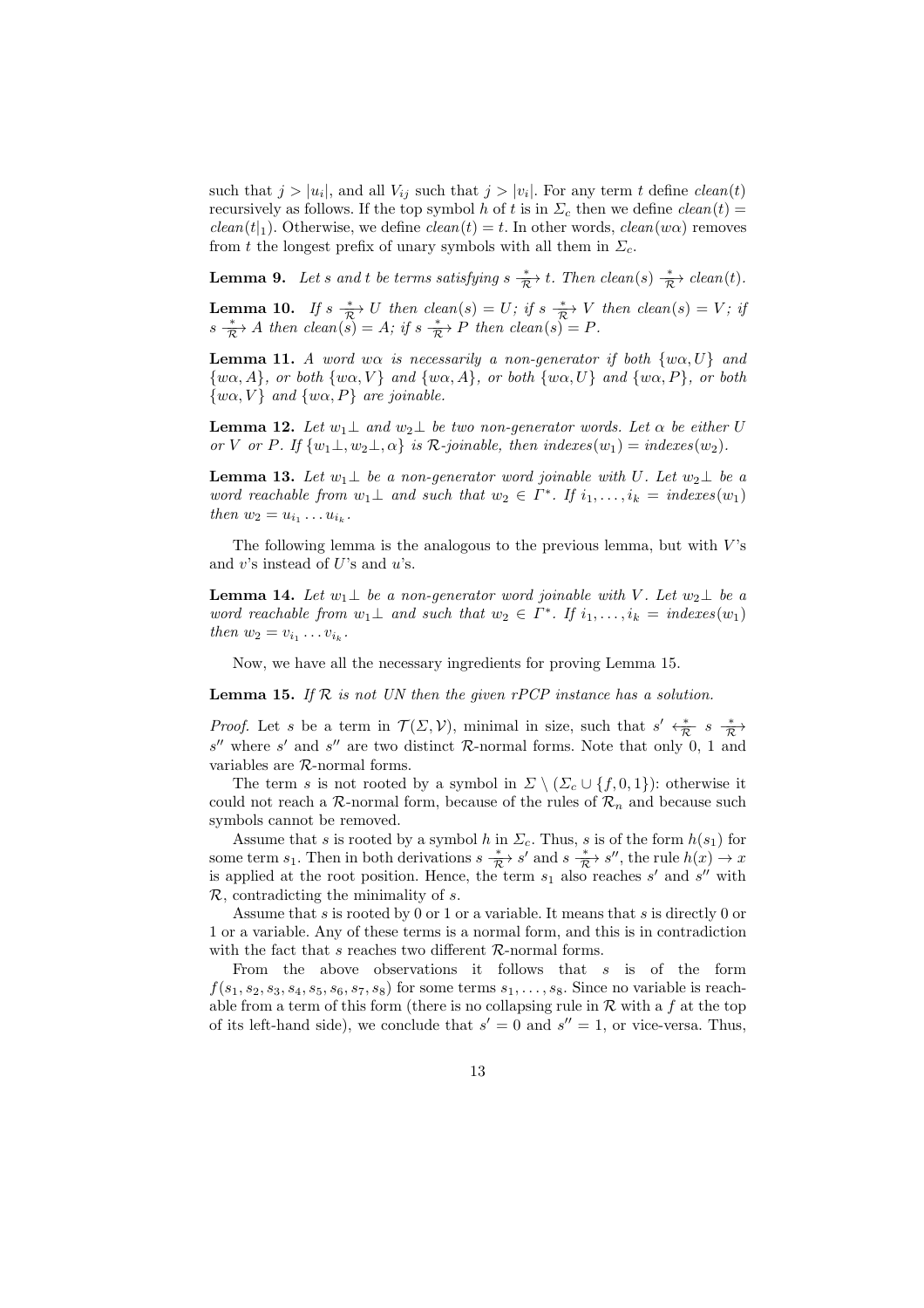the two rules of  $\mathcal{R}_f$  are applied at the root position in the derivations from s and we have the following rewrite sequences:

$$
f(s_1, s_2, s_3, s_4, s_5, s_6, s_7, s_8)
$$
\n
$$
\overbrace{\mathcal{R} \backslash \mathcal{R}_f}^* \overbrace{\mathcal{R} \backslash \mathcal{R}_f}^* \overbrace{\mathcal{R} \backslash \mathcal{R}_f}^* \overbrace{\mathcal{R} \backslash \mathcal{R}_f}^* \overbrace{\mathcal{R} \backslash \mathcal{R}_f}^* \overbrace{\mathcal{R}_f}^* \overbrace{\mathcal{R}_f}^* \overbrace{\mathcal{R}_f}^* \overbrace{\mathcal{R}_f}^* \overbrace{\mathcal{R}_f}^* \overbrace{\mathcal{R}_f}^* \overbrace{\mathcal{R}_f}^* \overbrace{\mathcal{R}_f}^* \overbrace{\mathcal{R}_f}^* \overbrace{\mathcal{R}_f}^* \overbrace{\mathcal{R}_f}^* \overbrace{\mathcal{R}_f}^* \overbrace{\mathcal{R}_f}^* \overbrace{\mathcal{R}_f}^* \overbrace{\mathcal{R}_f}^* \overbrace{\mathcal{R}_f}^* \overbrace{\mathcal{R}_f}^* \overbrace{\mathcal{R}_f}^* \overbrace{\mathcal{R}_f}^* \overbrace{\mathcal{R}_f}^* \overbrace{\mathcal{R}_f}^* \overbrace{\mathcal{R}_f}^* \overbrace{\mathcal{R}_f}^* \overbrace{\mathcal{R}_f}^* \overbrace{\mathcal{R}_f}^* \overbrace{\mathcal{R}_f}^* \overbrace{\mathcal{R}_f}^* \overbrace{\mathcal{R}_f}^* \overbrace{\mathcal{R}_f}^* \overbrace{\mathcal{R}_f}^* \overbrace{\mathcal{R}_f}^* \overbrace{\mathcal{R}_f}^* \overbrace{\mathcal{R}_f}^* \overbrace{\mathcal{R}_f}^* \overbrace{\mathcal{R}_f}^* \overbrace{\mathcal{R}_f}^* \overbrace{\mathcal{R}_f}^* \overbrace{\mathcal{R}_f}^* \overbrace{\mathcal{R}_f}^* \overbrace{\mathcal{R}_f}^* \overbrace{\mathcal{R}_f}^* \overbrace{\mathcal{R}_f}^* \overbrace{\mathcal{R}_f}^* \overbrace{\mathcal{R}_f}^* \overbrace{\mathcal{R}_f}^* \overbrace{\mathcal{R}_f}^* \overbrace{\mathcal{R}_f
$$

Note that only rewrite steps with  $f(x_1, x_2, x_3, x_4, x_5, x_6, x_7, x_8) \rightarrow$  $f(x_1, x_2, x_3, x_4, x_5, x_6, x_7, x_8)$  occur at the root position in the two above diagonal rewrite sequences. This implies that each subterm at depth 1 in  $f(s_1, s_2, s_3, s_4, s_5, s_6, s_7, s_8)$  reaches the subterm at depth 1 in  $f(U, V, s_3^0, s_4^0, s_3^0, s_4^0, s_3^0, s_4^0)$  located at the same position, and also the subterm at depth 1 in  $f(s_1^1, s_2^1, A, P, s_1^1, s_2^1, s_2^1, s_2^1)$  located at the same position.

By Lemma 9, we can assume without loss of generality that any subterm t at depth 1 in any of those three terms satisfies  $clean(t) = t$ . Moreover, by Lemma 10, it follows  $s_1 = U$ ,  $s_2 = V$ ,  $s_3 = A$  and  $s_4 = P$ . This implies the following facts.

- U and  $s_5$  are joinable, and  $s_5$  and A are joinable, and hence, by Lemma 11,  $s_5$  is a non-generator. Similarly,  $s_6$ ,  $s_7$  and  $s_8$  are non-generators.
- $\{U, s_5, s_6\}$  is joinable, and hence, by Lemma 12, indexes(s<sub>5</sub>) = indexes(s<sub>6</sub>). Similarly,  $indexes(s_7) = indexes(s_8)$ , and  $indexes(s_6) = indexes(s_8)$ . Let  $i_1, \ldots, i_k$  be *indexes* of any of them.
- $\{U, s_5\}$  is joinable, and  $\{A, s_5\}$  is joinable to a word  $s_3^0$  of the form  $w \perp$  such that  $w \in \Gamma^*$ . Hence, by Lemma 13,  $w = u_{i_1} \ldots u_{i_k}$ . Similarly,  $\{V, s_7\}$  is joinable, and  $\{A, s_7\}$  is joinable to the same  $s_3^0 = w \perp$ . Hence, by Lemma 14,  $w = v_{i_1} \dots v_{i_k}$ . Thus,  $u_{i_1} \dots u_{i_k} = v_{i_1} \dots v_{i_k}$ .

From the above facts, it follows that  $i_1, \ldots, i_k$  is a solution of the given rPCP instance. ⊓⊔

### Conclusion

We have shown that UN is decidable in polynomial time for shallow and linear TRS (Theorem 2), and is undecidable for flat and right-linear TRS (Theorem 3). With these results, the problem of decidability of UN for classes of TRS defined by syntactic restrictions like linearity, flatness or shallowness is essentially closed. Perhaps, one could still consider this problem for other variants of syntactic restrictions based on the form of the dependency pairs obtained from a TRS, like the ones given in [20].